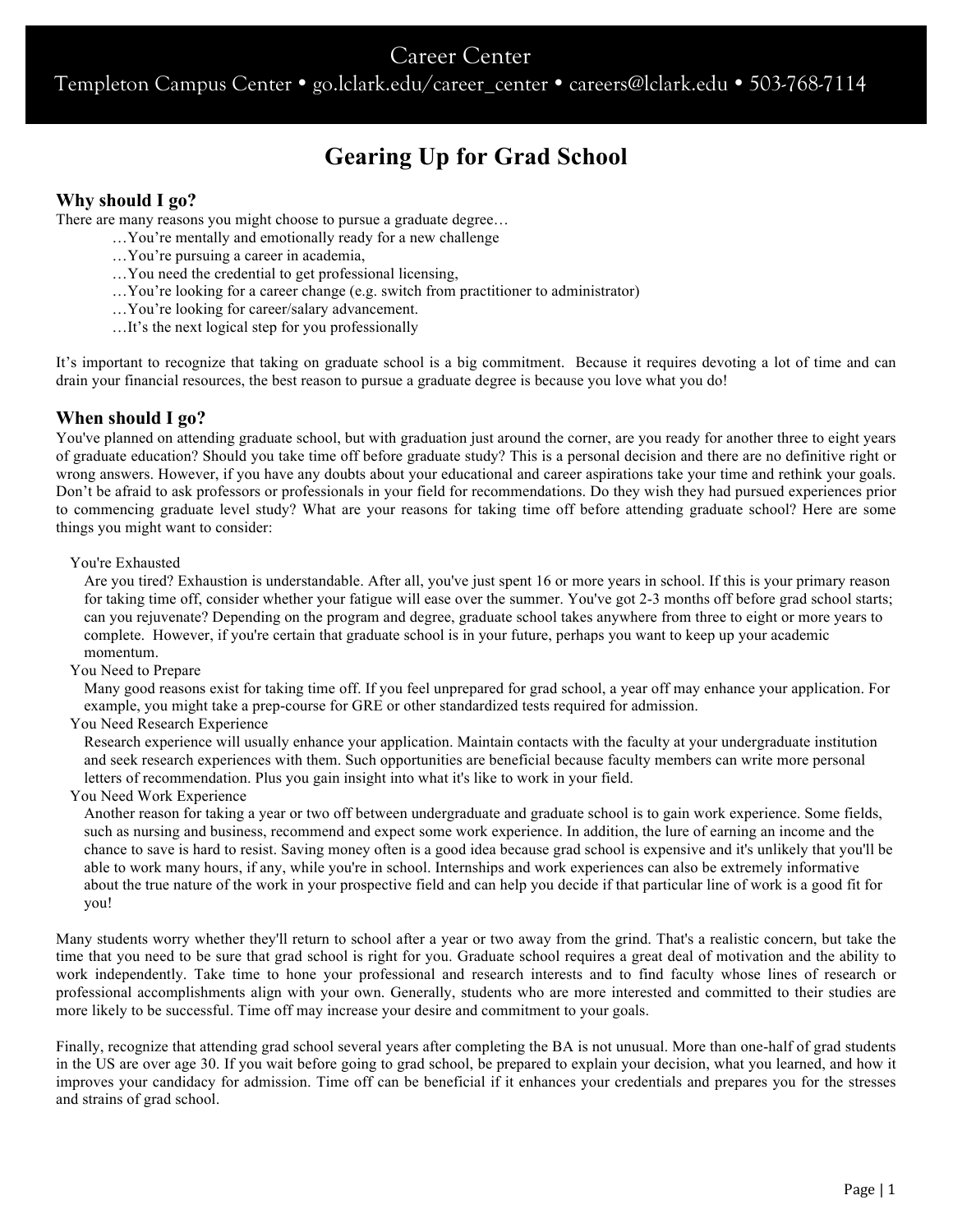# **What is the best degree for ME?**

There are two traditional categories of graduate degrees -- master's and doctoral -- although there are also numerous hybrid combineddegree and certificate programs at many universities.

#### Master's (1-3 years to complete)

Master's degree programs are growing and evolving, with degrees offered in just about all fields. Master's degrees can be professional or academic. Professional degrees, such as a Master of Business Administration (MBA), are designed for employment or advancement within a given field. Academic degrees, such as a Master of Science, are designed for intellectual growth and (sometimes) a prerequisite for doctoral work within a given field.

#### Doctorate (3-6 years to complete)

Doctoral degrees, the highest possible earned academic degree, can also be professional or academic. Professional doctoral degrees, such as the Doctor of Medicine (MD) and the Juris Doctor (JD), stress the practical application of knowledge and skills. Academic doctoral degrees, the Doctor of Philosophy (Ph.D.), focus on advancing knowledge through original research in a given academic field.

# **Where should I go?**

It's always a good idea to talk to your faculty about your decision to go to graduate school. After all, faculty have been through this process and can offer meaningful advice. You might also take note of journal articles in your subject of interest and ask yourself, who is doing the writing and where are they teaching? Other resources you might look into are: *Peterson's Guide to Graduate Programs*, *The Gourman Report*, *The Princeton Review*, and *US News & World Report*.

Another helpful way to decide where to go is to select professional programs that fit into your big picture career and personal plan. If you don't know anyone personally who can talk with you about graduate programs, you can seek out advice from LC alumni. Use the Lewis & Clark College Alumni Career Corps (ACC) or LinkedIn (information about both of these resources is found on the Career Center website) to find professionals with whom to connect in your field of interest.

# **Choosing the Right Graduate School: Objective and Subjective Criteria**

A list of criteria can be very helpful for evaluating graduate school programs. The following factors are adapted from Howard Figler's PATH: A Career Workbook for Liberal Arts Students. (Additional academic, geographical, and personal factors can be incorporated)

Make a list of desirable traits including the following criteria:

- Determine the fit of the program with your career goals
- Availability of practical/professional experience
- Review the success of graduates in your intended discipline
- Program's purpose/goals
- Success of graduates in obtaining professional positions
- Size of classes
- Faculty to student ratio
- Faculty reputation
- Diversity of faculty and student body
- Availability of financial aid (and alternative funding resources, such as graduate assistantships)

After compiling a list:

- Prioritize a list of desirable traits. Keep in mind your personal specific criteria.
- Contact the programs you are interested in.
- If possible, visit schools to get a better idea of the campus environment, faculty, and program.
- Meet with graduate admissions officers.
- Request to speak with a current student in the program.
- Talk to alumni in your intended field.

# **How Do I Get In?**

Unlike applying to undergraduate programs where you can submit one application to many schools (aka the common application), each graduate program often has a unique application process. It's important to keep your eye on deadlines – they can creep up on you! Be sure you follow instructions carefully and pay attention to the details. Most applications will require a combination of the following:

- Statement of Purpose:
	- o A written statement that answers: Why me? Why this program? How do you fit in? What do you hope to contribute?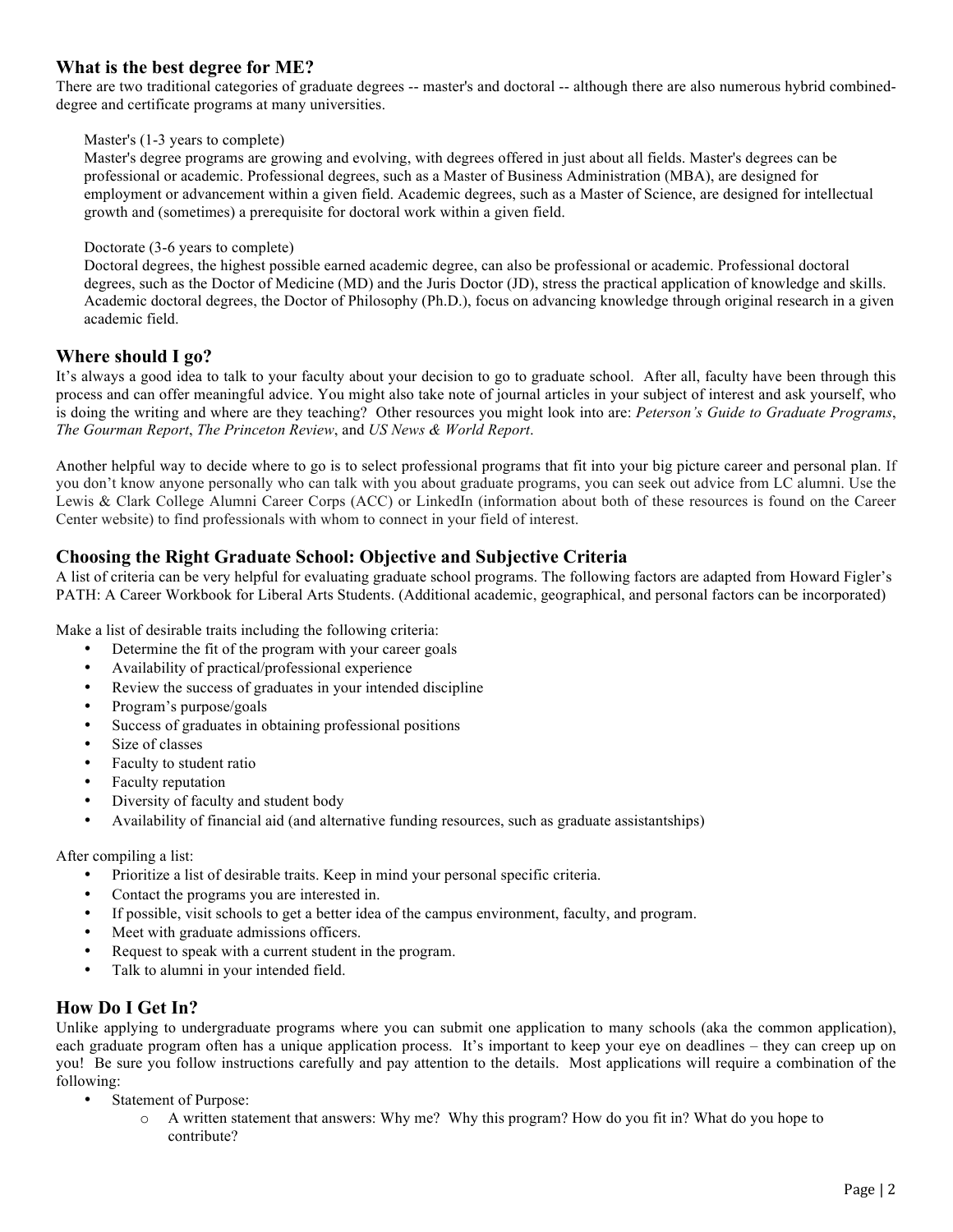- Standardized Examinations
	- o Official scores are required by most programs
- Letters of Recommendation
	- o 3 letters are usually required
- Official Transcript(s)/Academic Records
	- o From each institution you've attended and earned college credit from

# **Statement of Purpose**

Usually the purpose is to persuade the admissions committee that you are an applicant who should be chosen. Whatever its purpose, the content must be presented in a manner that will give coherence to the whole statement.

Pay attention to the purpose throughout the statement so that extraneous material is left out. Be sure to answer any questions fully. Analyze the questions or guidance statements for the essay completely and answer all parts. Usually graduate and professional schools are interested in the following matters, although the form of the question(s) and the responses may vary:

Your purpose in graduate study.

- Think this through before you try to answer the question---aim to be concise yet specific and articulate!
- The area of study in which you wish to specialize.
	- o Learn about the field in detail so that you are able to state your preferences using the language of the field. This common language is especially important. Can you mirror any skills that they seek with ones that you possess in your application?
- Your intended future use of your graduate study.
	- o Include your career goals and plans for the future.
	- Your unique preparation and fitness for study in the field.
		- o Correlate your academic background with your extracurricular experience to show how they unite to make you a special candidate. This can also be helpful to demonstrate that your intended topic of study has been a consistent passion.
- Any problems or inconsistencies in your records or scores, such as a bad semester.
	- Since this is a rebuttal argument, it should be followed by a positive statement of your abilities. In some instances, it may be more appropriate to discuss this outside of the personal statement.
		- Discuss how you overcame an obstacle and how you are ultimately a good (or perhaps an even better) fit because of it!
- Any special conditions that are not revealed elsewhere in the application, such as a significant (35 hour per week) workload outside of school.
	- o This, too, should be followed with a positive statement about yourself and your future.
- You may be asked, "Why do you wish to attend this school?"
	- o Research the school and describe its special appeal to you. You should have a specific and unique rationale for each school.
- Above all, this statement should contain information about you as a person.
	- They know nothing about you unless you tell them. You are the subject of the statement. *Don't be afraid to flaunt your strengths and qualifications!*

# **Standardized Examinations**

Arrange for the appropriate testing agency to report your scores directly to the graduate school. Register early! (Program specific handouts about each exam can be found in the Career Center)

## Graduate Record Examination (GRE) http://www.ets.org/gre

In most cases, the GRE General Test is required of all applicants. In addition, several departments and programs require particular GRE Subject Test scores. Check to determine whether Subject Test scores are necessary for programs you're interested in. The GRE general test includes questions that closely reflect the kind of thinking you'll do in graduate school. These questions target: verbal reasoning, quantitative reasoning, and analytical writing.

#### Graduate Management Admissions Test (GMAT) http://www.mba.com/us

Some programs of the graduate school may require the GMAT. Such requirements will be listed in the program description under Special Admissions Requirements.

Medical College Admission Test (MCAT) https://students-residents.aamc.org/applying-medical-school/taking-mcat-exam/ This exam is required for all students applying to Medical School. The MCAT is a standardized, multiple-choice exam designed to assess your problem solving, critical thinking, and knowledge of natural, behavioral, and social science concepts and principles prerequisite to the study of medicine.

Law School Admission Test (LSAT) http://www.lsac.org/jd/lsat/about-the-lsat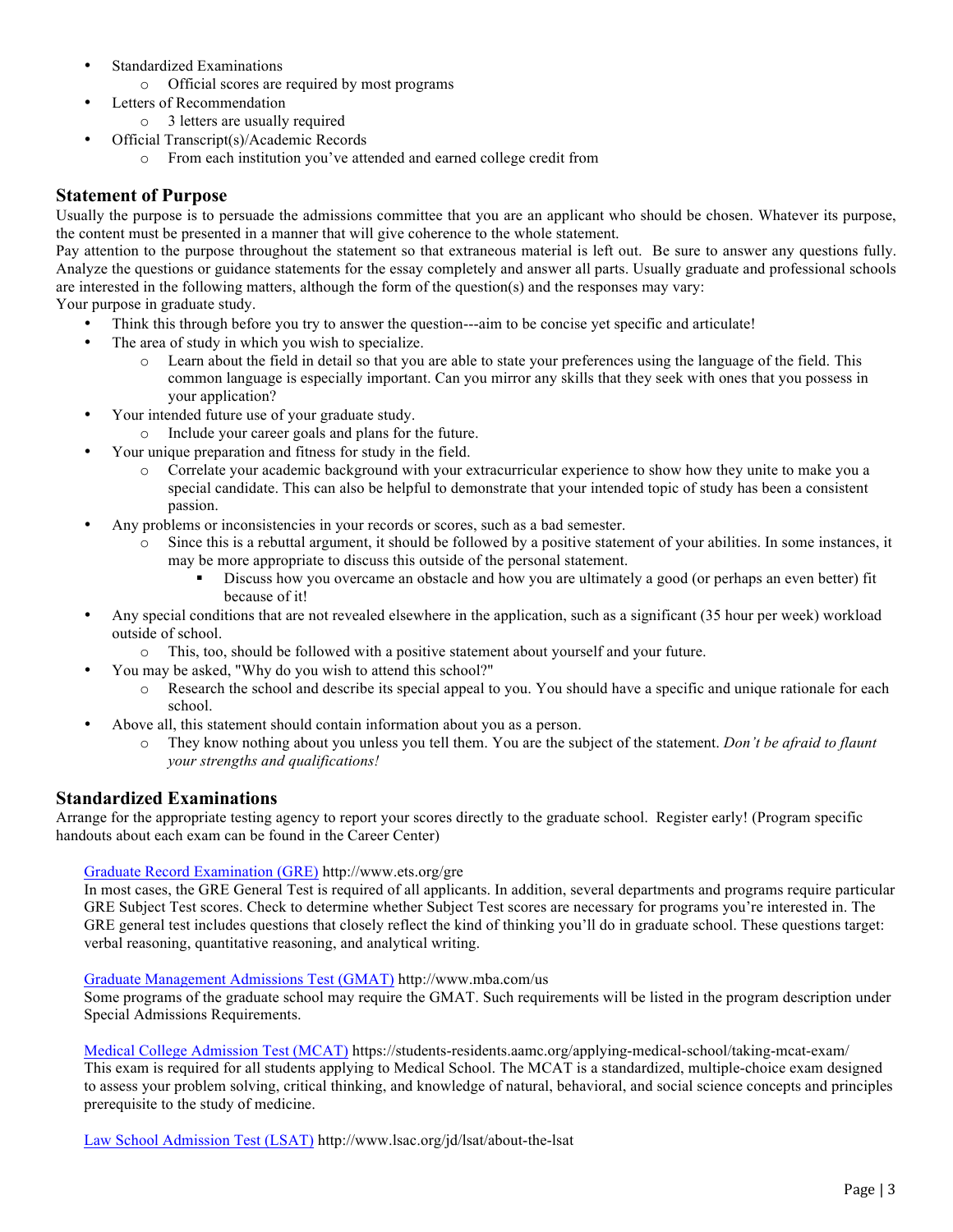The LSAT is an integral part of the law school admission process in the United States. It provides a standard level of measuring skills of applicants. The LSAT is designed to measure skills that are considered essential for success in law school: the reading and comprehension of complex texts with accuracy and insight; the organization and management of information and the ability to draw reasonable inferences from it; the ability to think critically; and the analysis and evaluation of the reasoning and arguments of others.

## Test of English as a Foreign Language (TOEFL) http://www.ets.org/toefl

The TOEFL is required of all applicants whose native language is not English. This requirement is waived only for applicants who will have received a baccalaureate degree, or its foreign equivalent, prior to matriculation, from a college or university where English is the primary language.

#### International English Language Test System (IELTS) https://www.ielts.org

The IELTS may be substituted for the requirement to take the Test of English as a Foreign Language (TOEFL) and Test of Spoken English (TSE).

## **Special Admissions Requirements**

Many departments and programs have special admissions requirements, many require the identification of a concentration or sub field of study and several encourage interviews. Review the graduate school application process to determine special admissions requirements such as a particular standardized subject test, writing sample, or language requirement.

## **Letters of Recommendation**

Although it can vary, generally, you will be asked for three letters. We recommend that you send only the number of letters requested. Admissions committees do not have enough time to read extra credentials.

The best letter writers are those that know you well and can provide an evaluation of your ability to perform and succeed at the graduate level. First, make a list of professors and/or supervisors who will be your best advocates. Then, set up an appointment to discuss your request in person. Do not make the request for a recommendation via email. Be prepared to articulate your interest and reasons for attending graduate school. Letters of recommendation are written strictly on a voluntary basis. The best approach is to ask potential letter writers if they are willing to write you a strong letter. If you sense reluctance or the answer is no, ask someone else. Professors and supervisors are generally pleased to write on your behalf; however, they are usually involved in many activities. Be considerate of your letter writers' time and approach them at least two months before you need the letter. Don't wait until you want to apply to graduate school to ask for letters!

Letters of recommendation are required for almost every graduate school application and are a very important part of the application process. Usually grades and test scores factor in most heavily; however, your letters of recommendation could be the deciding factor in the admission process.

Since your best letters will come from those who know you well, make an effort to get to know your professors and/or supervisors. The best strategy you can use to get a good letter of recommendation, particularly if a professor hasn't known you long, is to provide your letter writer with ample information about you. You can help your letter writers write enlightening letters by giving each of them a portfolio comprised of:

A cover note that includes:

- Information on how to get in touch with you in case they need to reach you
- What you would like emphasized in each letter
- A list of schools to which you are applying, and due dates, with the earliest due date at the top
- Any other information that is relevant
- Open and close your note with thanks and acknowledgement that the letter writer's time is valuable and that this letter is important to your professional future.

To make it easy for your letter writer to complete recommendation forms in a timely manner, complete the following:

- Applicant information typed in
- Recommender's name, title, contact info (telephone, fax, address etc) typed in
- Your unofficial transcripts (note courses you took with them)
- A draft of your statement of purpose
- A copy of your best work in the course (with instructor comments on it), lab evaluations, projects, etc.
- Your resume

# **Financing**

Financial Aid is available for graduate school. Most graduate students finance their education through a combination of funding sources such as:

Assistantships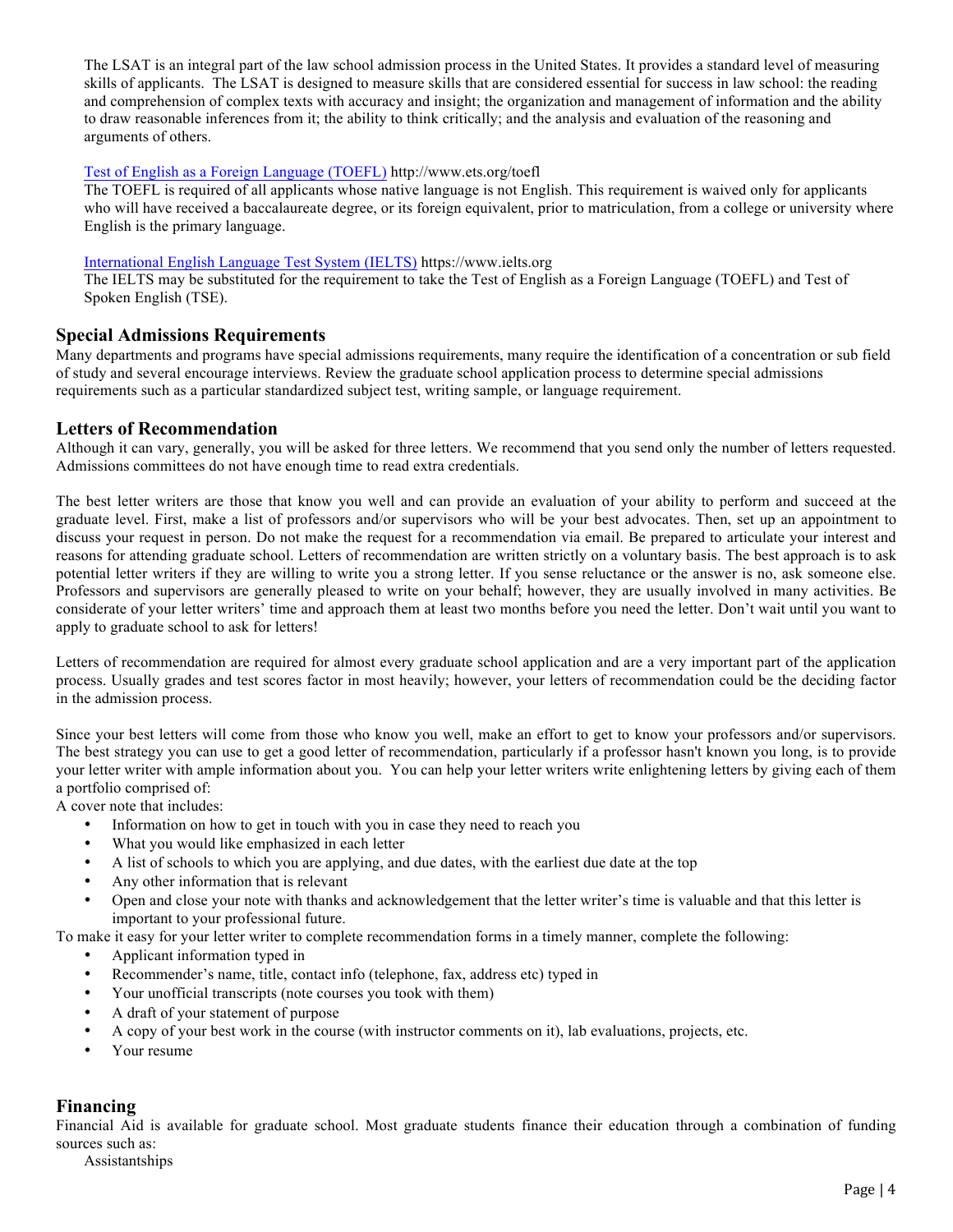Assistantships are usually campus-affiliated work assignments (e.g. graduate teaching instructor, research associate) that provide an individual a stipend and often waive tuition and/or other matriculation fees.

#### Fellowships

Fellowships are typically granted to individuals to cover their living expenses while they carry out research or work on a project. Awards may be single or multiple-year. Awards are usually based on an individual's merit as measured by grades, GRE scores, publications, and letters of recommendation.

#### Grants

Grants are most often awarded to cover expenses associated with carrying out research or other specific projects, such as travel, materials, or computers.

Loans

Loans are available from the government and other private sources. Students who meet federal eligibility requirements are able to borrow under the Stafford, Perkins and GradPlus federal loan programs. Students must be U.S. citizens or permanent residents and enrolled at least half-time in a degree-granting program. Find additional information on the Department of Education's website.

Scholarships

Scholarships are based on one or more of several criteria - merit, financial need, discipline of study, career goals or membership within a minority group.

Additional Resources

- 100 Minority Scholarship Gateway List
- FastWeb http://www.fastweb.com: Free Scholarship and College Searches, & Financial Aid Tools
- Fellowships for University Students and Graduates
- FinAid http://www.finaid.org: The Smart Student Guide to Financial Aid

## **Graduate School Application Timeline**

One of the initial steps in applying to a graduate or professional school is to research application deadlines so that you can develop a timeline of when to submit test scores, letters of recommendation, personal essays, etc. Below is a timeline to help you in planning your application process.

Junior Year

- Begin researching available programs
- Review grad school guides/directories
- Request promotional materials
- Visit schools' websites
- Talk to faculty/alumni/current students in the program
- Start exploring financial aid resources
- Sign up for required standardized test and take a practice test
- Identify potential letter writers
- Take the required standardized test

Senior Year - Fall Semester

- Write the first draft of your statement of purpose
- Request your letters of recommendation from faculty
- Order official transcripts
- Write final draft of statement of purpose
- Complete and mail your applications
- Apply for aid available through program; assistantships, fellowships, scholarships, etc.

Senior Year - Spring Semester

- Complete and submit financial aid applications
- Visit prospective campuses if possible, and talk to faculty/students to help you make your final decision
- Follow-up with schools to make sure your file is complete
- After receiving acceptance from the school of your choice, send in the required deposit, and contact other schools and decline acceptances
- Write thank you notes to people who helped you

# **Choosing a School**

Perhaps you've made it through the application process, great work! Now it's time to choose a school. Philip S. Mack from the University of Pittsburgh School of Social Work has created a decision making-model to help aid in this process. Attending graduate school can be as *a, b. C!* Emphasis has been placed on the "C" because there are 6 key factors to consider when selecting a school:

• Credentials